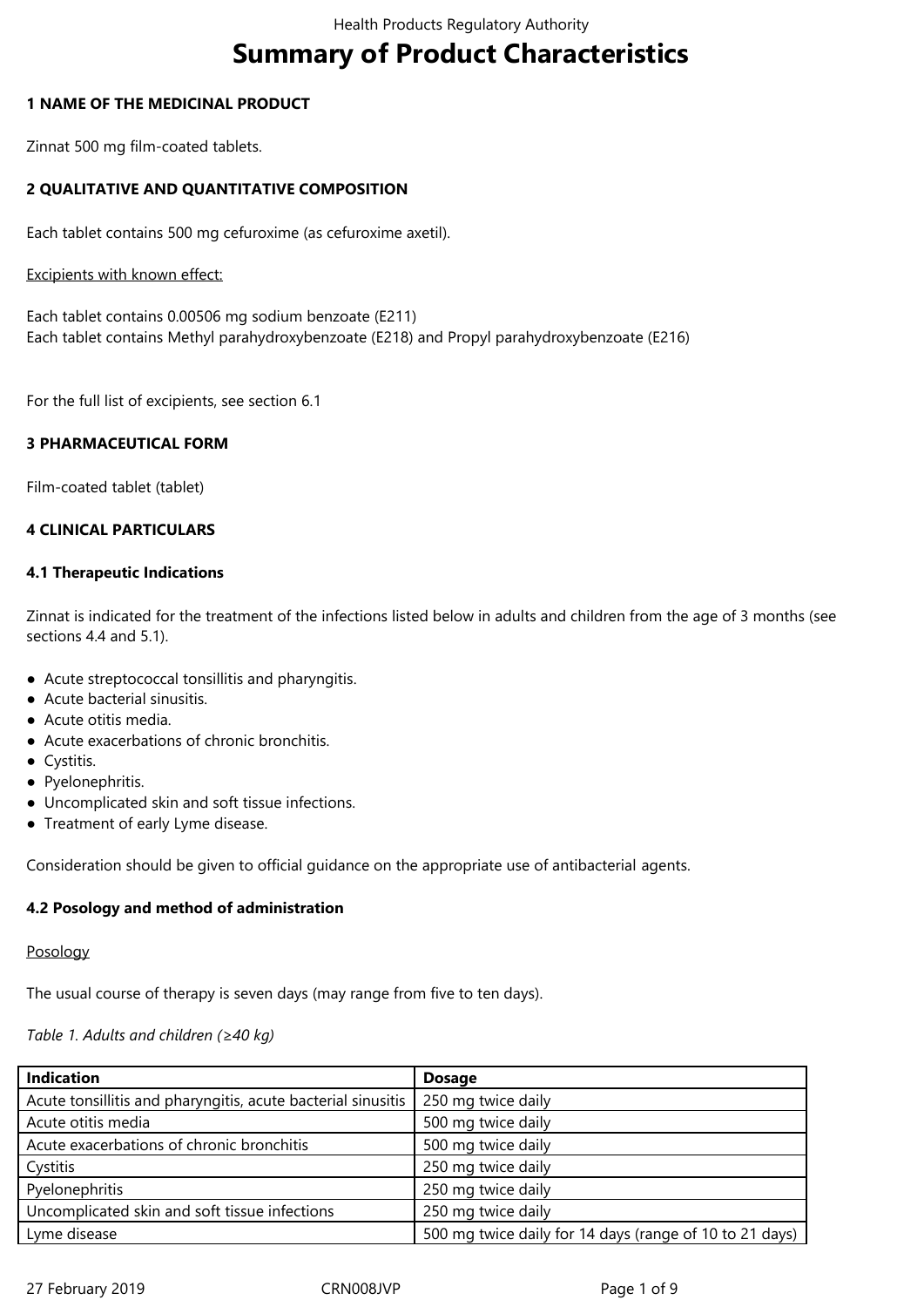*Table 2. Children (<40 kg)*

| <b>Indication</b>                                                                                        | <b>Dosage</b>                                                                          |
|----------------------------------------------------------------------------------------------------------|----------------------------------------------------------------------------------------|
| Acute tonsillitis and pharyngitis, acute bacterial<br>sinusitis                                          | 10 mg/kg twice daily to a maximum of 125 mg twice daily                                |
| Children aged two years or older with otitis media or,<br>where appropriate, with more severe infections | 15 mg/kg twice daily to a maximum of 250 mg twice daily                                |
| Cystitis                                                                                                 | 15 mg/kg twice daily to a maximum of 250 mg twice daily                                |
| Pyelonephritis                                                                                           | 15 mg/kg twice daily to a maximum of 250 mg twice daily for 10 to<br>14 days           |
| Uncomplicated skin and soft tissue infections                                                            | 15 mg/kg twice daily to a maximum of 250 mg twice daily                                |
| Lyme disease                                                                                             | 15 mg/kg twice daily to a maximum of 250 mg twice daily for 14 days<br>(10 to 21 days) |

There is no experience of using Zinnat in children under the age of 3 months.

Cefuroxime axetil tablets and cefuroxime axetil granules for oral suspension are not bioequivalent and are not substitutable on a milligram-per-milligram basis (see section 5.2).

#### *Renal impairment*

The safety and efficacy of cefuroxime axetil in patients with renal failure have not been established.

Cefuroxime is primarily excreted by the kidneys. In patients with markedly impaired renal function it is recommended that the dosage of cefuroxime should be reduced to compensate for its slower excretion. Cefuroxime is effectively removed by dialysis.

*Table 5. Recommended doses for Zinnat in renal impairment*

| <b>Creatinine clearance</b>       | $T_{1/2}$ (hrs) | <b>Recommended dosage</b>                                                                |
|-----------------------------------|-----------------|------------------------------------------------------------------------------------------|
| ≥30 ml/min/1.73 m <sup>2</sup>    | $1.4 - 2.4$     | no dose adjustment necessary (standard dose of 125 mg to 500 mg given twice daily)       |
| 10-29 ml/min/1.73 m <sup>2</sup>  | 4.6             | standard individual dose given every 24 hours                                            |
| $<$ 10 ml/min/1.73 m <sup>2</sup> | 16.8            | standard individual dose given every 48 hours                                            |
| During haemodialysis              | $2 - 4$         | a single additional standard individual dose should be given at the end of each dialysis |

#### *Hepatic impairment*

There are no data available for patients with hepatic impairment. Since cefuroxime is primarily eliminated by the kidney, the presence of hepatic dysfunction is expected to have no effect on the pharmacokinetics of cefuroxime.

#### Method of administration

Oral use

Zinnat tablets should be taken after food for optimum absorption.

Zinnat tablets should not be crushed and are therefore unsuitable for treatment of patients who cannot swallow tablets. In children Zinnat oral suspension may be used.

Depending on the dosage, there are other presentations available.

## **4.3 Contraindications**

Hypersensitivity to cefuroxime or to any of the excipients listed in section 6.1.

Patients with known hypersensitivity to cephalosporin antibiotics.

History of severe hypersensitivity (e.g. anaphylactic reaction) to any other type of betalactam antibacterial agent (penicillins, monobactams and carbapenems).

27 February 2019 CRN008JVP Page 2 of 9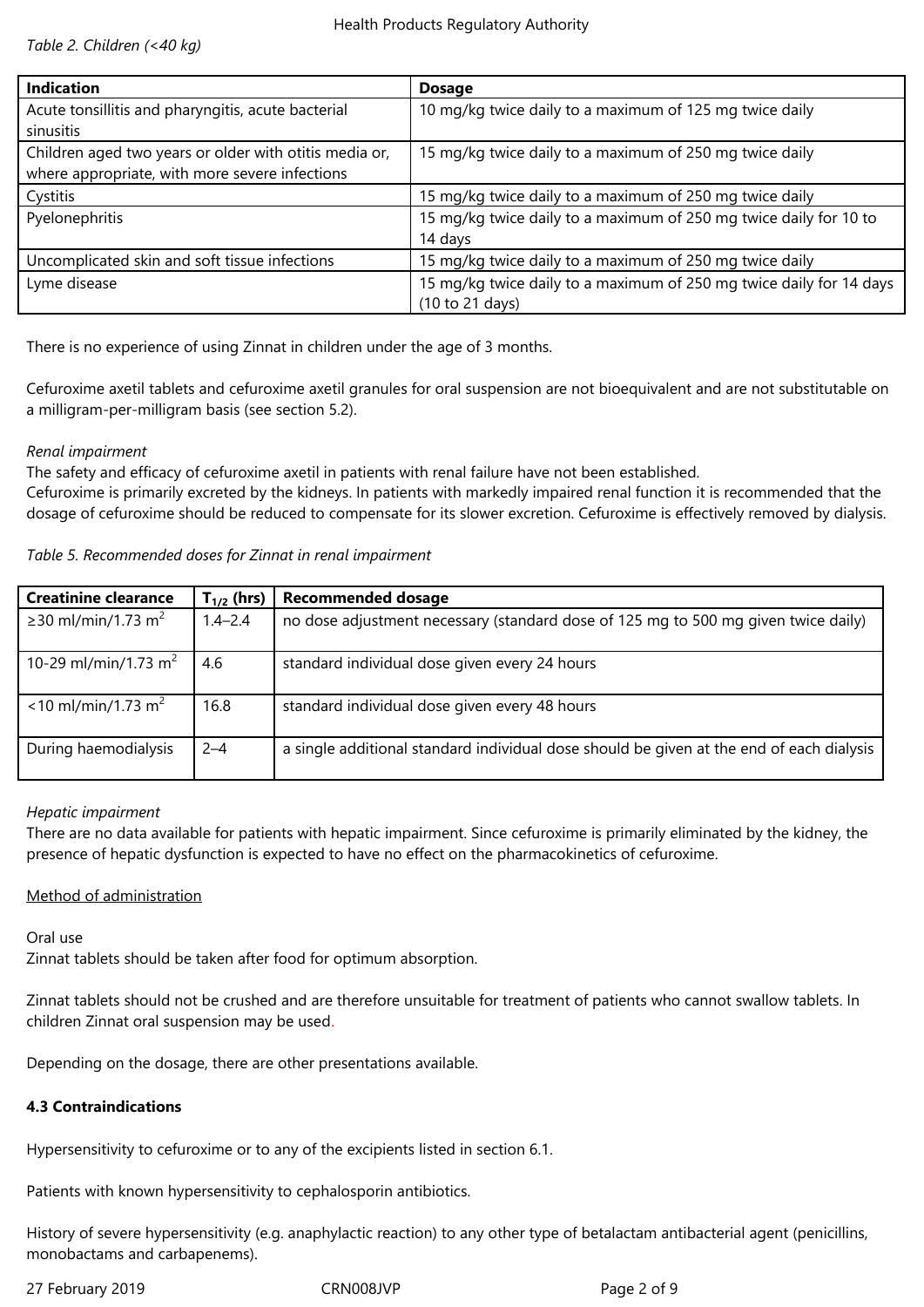#### **4.4 Special warnings and precautions for use**

#### Hypersensitivity reactions

Special care is indicated in patients who have experienced an allergic reaction to penicillins or other beta-lactam antibiotics because there is a risk of cross-sensitivity. As with all beta-lactam antibacterial agents, serious and occasionally fatal hypersensitivity reactions have been reported. In case of severe hypersensitivity reactions, treatment with cefuroxime must be discontinued immediately and adequate emergency measures must be initiated.

Before beginning treatment, it should be established whether the patient has a history of severe hypersensitivity reactions to cefuroxime, to other cephalosporins or to any other type of beta-lactam agent. Caution should be used if cefuroxime is given to patients with a history of non-severe hypersensitivity to other beta-lactam agents.

#### Jarisch-Herxheimer reaction

The Jarisch-Herxheimer reaction has been seen following cefuroxime axetil treatment of Lyme disease. It results directly from the bactericidal activity of cefuroxime axetil on the causative bacteria of Lyme disease, the spirochaete *Borrelia burgdorferi.* Patients should be reassured that this is a common and usually self-limiting consequence of antibiotic treatment of Lyme disease (see section 4.8).

#### Overgrowth of non-susceptible microorganisms

As with other antibiotics, use of cefuroxime axetil may result in the overgrowth of Candida. Prolonged use may also result in the overgrowth of other non-susceptible microorganisms (e.g. enterococci and *Clostridium difficile*), which may require interruption of treatment (see section 4.8).

Antibacterial agent–associated pseudomembranous colitis have been reported with nearly all antibacterial agents, including cefuroxime and may range in severity from mild to life threatening. This diagnosis should be considered in patients with diarrhoea during or subsequent to the administration of cefuroxime (see section 4.8). Discontinuation of therapy with cefuroxime and the administration of specific treatment for *Clostridium difficile* should be considered. Medicinal products that inhibit peristalsis should not be given (see section 4.8).

#### Interference with diagnostic tests

The development of a positive Coombs Test associated with the use of cefuroxime may interfere with cross matching of blood (see section 4.8).

As a false negative result may occur in the ferricyanide test, it is recommended that either the glucose oxidase or hexokinase methods are used to determine blood/plasma glucose levels in patients receiving cefuroxime axetil.

#### Important information about excipients

This medicine contains 0.00506 mg sodium benzoate in each 500 mg tablet

Zinnat tablets contain parabens which may cause allergic reactions (possibly delayed). This medicine contains less than 1 mmol (23 mg) of sodium, that is to say essentially 'sodium free'.

## **4.5 Interaction with other medicinal products and other forms of interactions**

Drugs which reduce gastric acidity may result in a lower bioavailability of cefuroxime axetil compared with that of the fasting state and tend to cancel the effect of enhanced absorption after food.

Cefuroxime axetil may affect the gut flora, leading to lower oestrogen reabsorption and reduced efficacy of combined oral contraceptives.

Cefuroxime is excreted by glomerular filtration and tubular secretion. Concomitant use of probenicid is not recommended. Concurrent administration of probenecid significantly increases the peak concentration, area under the serum concentration time curve and elimination half-life of cefuroxime.

Concomitant use with oral anticoagulants may give rise to increased INR.

#### **4.6 Fertility, pregnancy and lactation**

**Pregnancy** 

27 February 2019 **CRNOO8JVP** CRNOO8JVP Page 3 of 9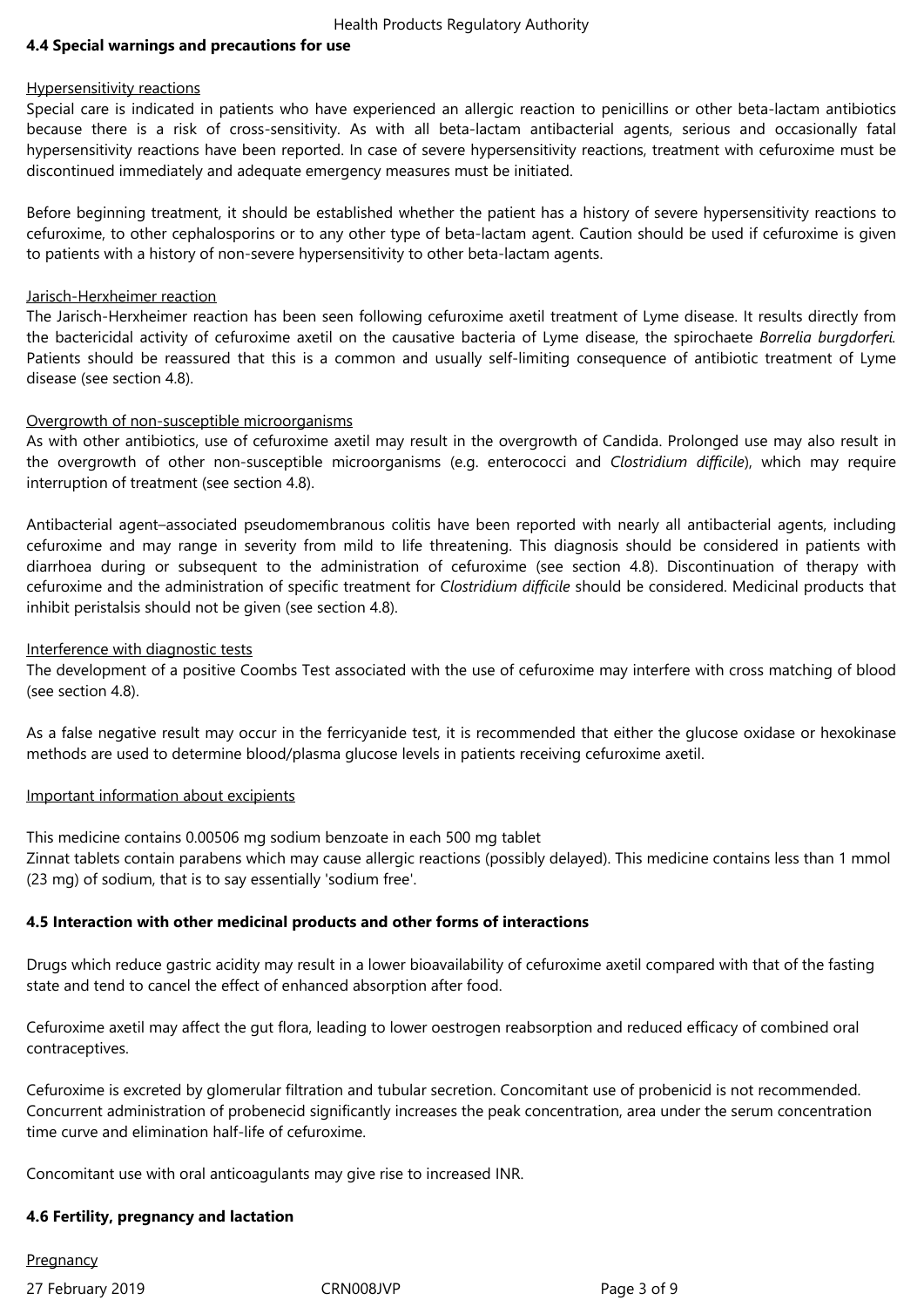There are limited data from the use of cefuroxime in pregnant women. Studies in animals have shown no harmful effects on pregnancy, embryonal or foetal development, parturition or postnatal development. Zinnat should be prescribed to pregnant women only if the benefit outweighs the risk.

## Breastfeeding

Cefuroxime is excreted in human milk in small quantities. Adverse effects at therapeutic doses are not expected, although a risk of diarrhoea and fungus infection of the mucous membranes cannot be excluded. Breastfeeding might have to be discontinued due to these effects. The possibility of sensitisation should be taken into account. Cefuroxime should only be used during breastfeeding after benefit/risk assessment by the physician in charge.

## Fertility

There are no data on the effects of cefuroxime axetil on fertility in humans. Reproductive studies in animals have shown no effects on fertility.

## **4.7 Effects on ability to drive and use machines**

No studies on the effects on the ability to drive and use machines have been performed. However, as this medicine may cause dizziness, patients should be warned to be cautious when driving or operating machinery.

## **4.8 Undesirable effects**

The most common adverse reactions are *Candida* overgrowth, eosinophilia, headache, dizziness, gastrointestinal disturbances and transient rise in liver enzymes.

The frequency categories assigned to the adverse reactions below are estimates, as for most reactions suitable data (for example from placebo-controlled studies) for calculating incidence were not available. In addition the incidence of adverse reactions associated with cefuroxime axetil may vary according to the indication.

Data from large clinical studies were used to determine the frequency of very common to rare undesirable effects. The frequencies assigned to all other undesirable effects (i.e. those occurring at <1/10,000) were mainly determined using post-marketing data and refer to a reporting rate rather than true frequency. Placebo-controlled trial data were not available. Where incidences have been calculated from clinical trial data, these were based on drug-related (investigator assessed) data. Within each frequency grouping, undesirable effects are presented in order of decreasing seriousness.

Treatment related adverse reactions, all grades, are listed below by MedDRA body system organ class, frequency and grade of severity. The following convention has been utilised for the classification of frequency: very common  $\geq 1/10$ ; common  $\geq 1/100$ to < 1/10, uncommon ≥ 1/1,000 to < 1/100; rare ≥ 1/10,000 to < 1/1,000; very rare < 1/10,000 and not known (cannot be estimated from the available data).

| System organ<br><b>class</b>                  | <b>Common</b>                              | <b>Uncommon</b>                                                                        | <b>Not known</b>                                                     |
|-----------------------------------------------|--------------------------------------------|----------------------------------------------------------------------------------------|----------------------------------------------------------------------|
| Infections and<br>infestations                | Candida<br>overgrowth                      |                                                                                        | Clostridium difficile overgrowth                                     |
| Blood and<br>lymphatic<br>system<br>disorders | eosinophilia                               | positive Coomb's<br>test<br>thrombocytopenia,<br>leukopenia<br>(sometimes<br>profound) | haemolytic anaemia                                                   |
| Immune system<br>disorders                    |                                            |                                                                                        | drug fever, serum sickness, anaphylaxis, Jarisch-Herxheimer reaction |
| Nervous system<br>disorders                   | headache,<br>dizziness                     |                                                                                        |                                                                      |
| Gastrointestinal<br>disorders                 | diarrhoea,<br>nausea,<br>abdominal<br>pain | vomiting                                                                               | pseudomembranous colitis (see section 4.4)                           |

27 February 2019 **CRNOO8JVP** CRNOO8JVP Page 4 of 9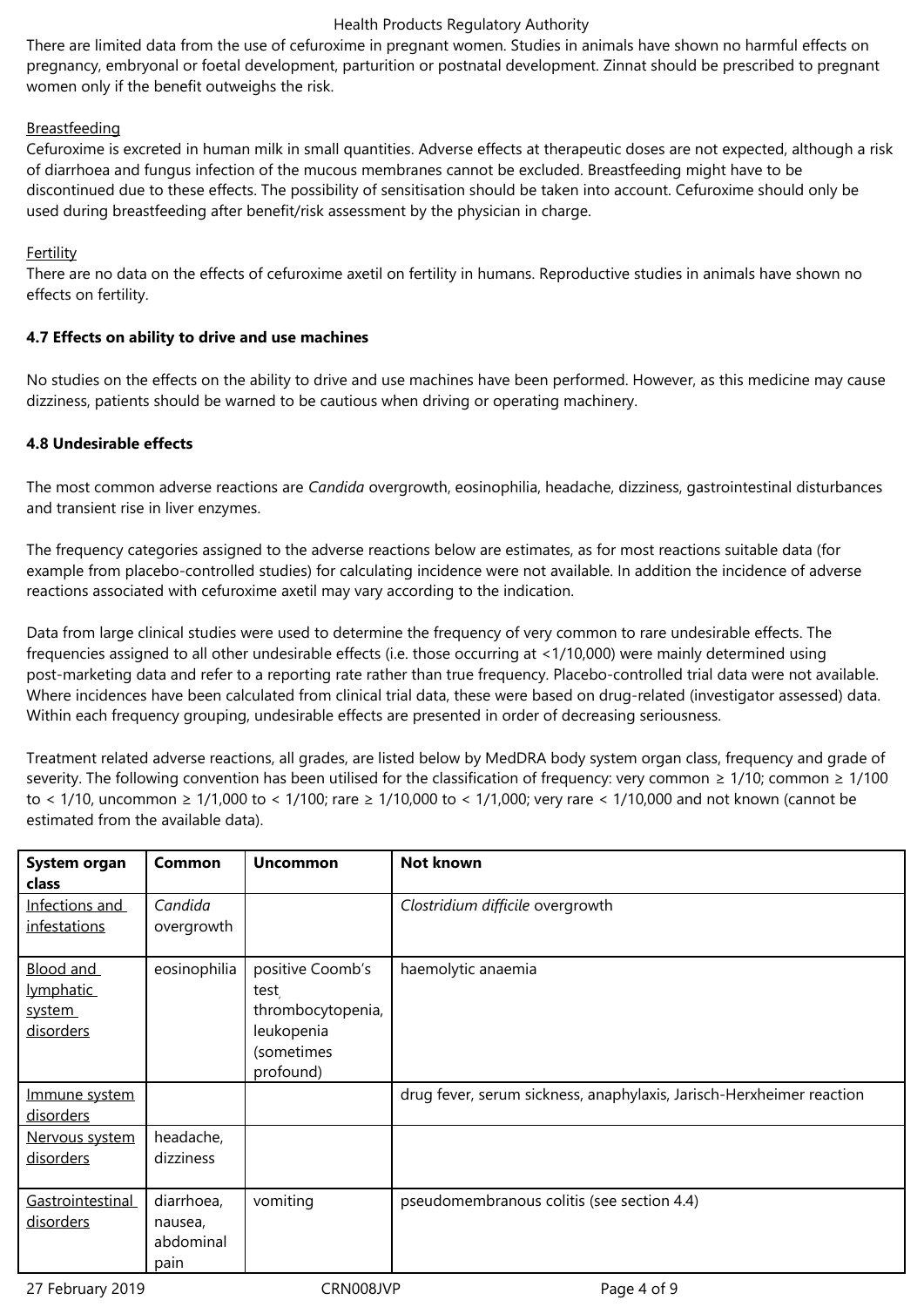|                  | hepatic |             |                                                                         |
|------------------|---------|-------------|-------------------------------------------------------------------------|
|                  | enzyme  |             |                                                                         |
|                  | levels  |             |                                                                         |
| Skin and         |         | skin rashes | urticaria, pruritus, erythema multiforme, Stevens-Johnson syndrome,     |
| subcutaneous     |         |             | toxic epidermal necrolysis (exanthematic necrolysis) (see Immune system |
| tissue disorders |         |             | disorders), angioneurotic oedema                                        |

*Description of selected adverse reactions*

Cephalosporins as a class tend to be absorbed onto the surface of red cells membranes and react with antibodies directed against the drug to produce a positive Coombs test (which can interfere with cross-matching of blood) and very rarely haemolytic anaemia.

Transient rises in serum liver enzymes have been observed which are usually reversible.

#### *Paediatric population*

The safety profile for cefuroxime axetil in children is consistent with the profile in adults.

#### Reporting of suspected adverse reactions

Reporting suspected adverse reactions after authorisation of the medicinal product is important. It allows continued monitoring of the benefit/risk balance of the medicinal product. Healthcare professionals are asked to report any suspected adverse reactions via HPRA Pharmacovigilance, Earlsfort Terrace, IRL - Dublin 2; Tel: +353 1 6764971; Fax: +353 1 6762517. Website: www.hpra.ie; E-mail: medsafety@hpra.ie.

#### **4.9 Overdose**

Overdos[e can lead to](http://www.hpra.ie/) neurolo[gical sequelae includ](mailto:medsafety@hpra.ie)ing encephalopathy, convulsions and coma. Symptoms of overdose can occur if the dose is not reduced appropriately in patients with renal impairment (see sections 4.2 and 4.4).

Serum levels of cefuroxime can be reduced by haemodialysis and peritoneal dialysis.

## **5 PHARMACOLOGICAL PROPERTIES**

#### **5.1 Pharmacodynamic properties**

Pharmacotherapeutic group: antibacterials for systemic use, second-generation cephalosporins, ATC code: J01DC02

#### Mechanism of action

Cefuroxime axetil undergoes hydrolysis by esterase enzymes to the active antibiotic, cefuroxime. Cefuroxime inhibits bacterial cell wall synthesis following attachment to penicillin binding proteins (PBPs). This results in the interruption of cell wall (peptidoglycan) biosynthesis, which leads to bacterial cell lysis and death.

#### Mechanism of resistance

Bacterial resistance to cefuroxime may be due to one or more of the following mechanisms:

- hydrolysis by beta-lactamases; including (but not limited to) by extended-spectrum beta-lactamases (ESBLs), and AmpC enzymes that may be induced or stably derepressed in certain aerobic Gram-negative bacteria species;
- reduced affinity of penicillin-binding proteins for cefuroxime;
- outer membrane impermeability, which restricts access of cefuroxime to penicillin binding proteins in Gram-negative bacteria;
- bacterial efflux pumps.

Organisms that have acquired resistance to other injectable cephalosporins are expected to be resistant to cefuroxime. Depending on the mechanism of resistance, organisms with acquired resistance to penicillins may demonstrate reduced susceptibility or resistance to cefuroxime.

## Cefuroxime axetil breakpoints

27 February 2019 **CRNOO8JVP Page 5 of 9**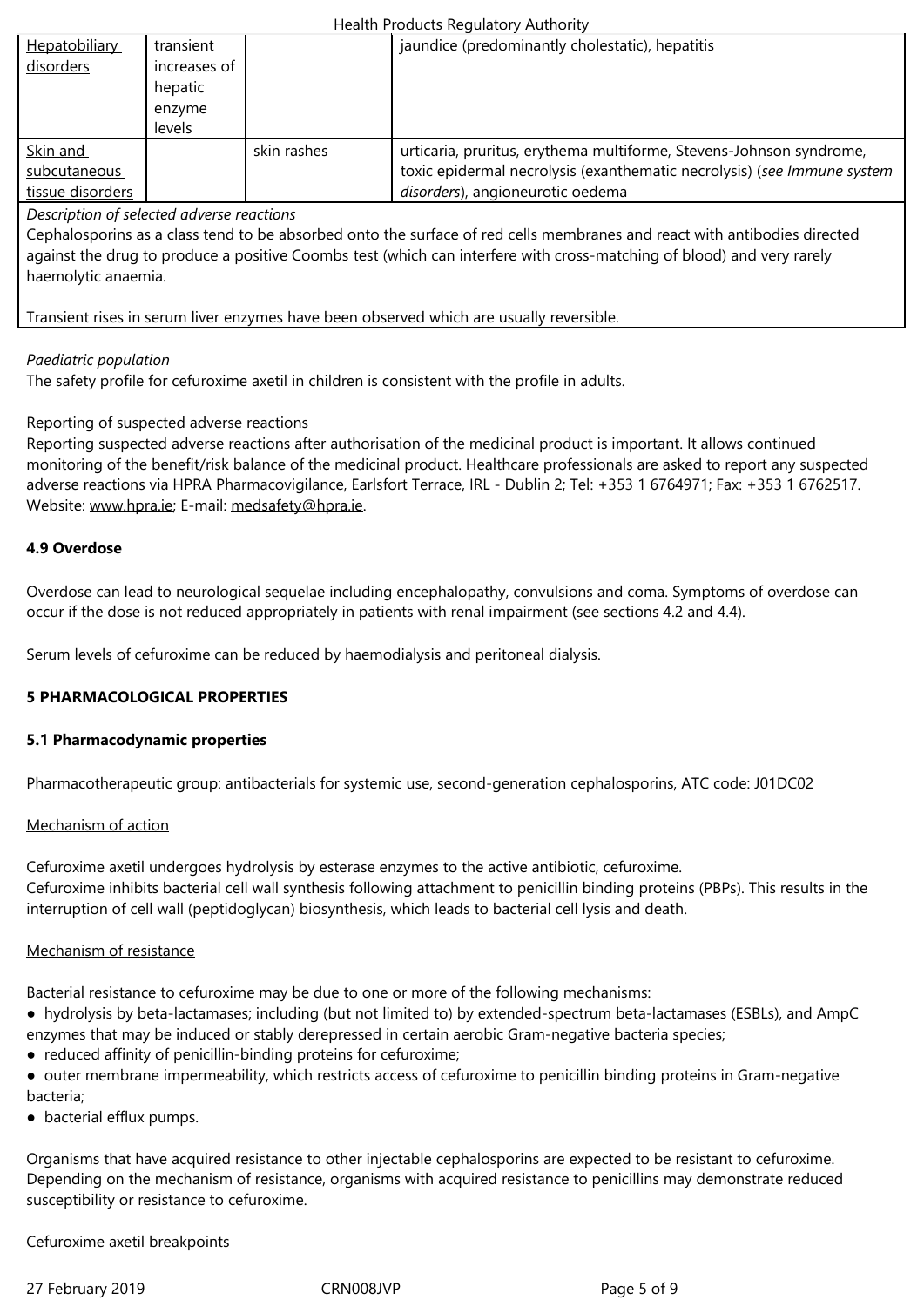Minimum inhibitory concentration (MIC) breakpoints established by the European Committee on Antimicrobial Susceptibility Testing (EUCAST) are as follows:

| <b>Microorganism</b>                                                                                                                                                                                                                                                                                                                                                                                                                                                                                                                                                                                                                                                                                                                                                                                                                                                                                                                                                                                                                                                                                                                                                                                                                                                                                                                                      | <b>Breakpoints</b><br>(mg/L) |                   |
|-----------------------------------------------------------------------------------------------------------------------------------------------------------------------------------------------------------------------------------------------------------------------------------------------------------------------------------------------------------------------------------------------------------------------------------------------------------------------------------------------------------------------------------------------------------------------------------------------------------------------------------------------------------------------------------------------------------------------------------------------------------------------------------------------------------------------------------------------------------------------------------------------------------------------------------------------------------------------------------------------------------------------------------------------------------------------------------------------------------------------------------------------------------------------------------------------------------------------------------------------------------------------------------------------------------------------------------------------------------|------------------------------|-------------------|
|                                                                                                                                                                                                                                                                                                                                                                                                                                                                                                                                                                                                                                                                                                                                                                                                                                                                                                                                                                                                                                                                                                                                                                                                                                                                                                                                                           | S                            | R                 |
| Enterobacteriaceae <sup>1,2</sup>                                                                                                                                                                                                                                                                                                                                                                                                                                                                                                                                                                                                                                                                                                                                                                                                                                                                                                                                                                                                                                                                                                                                                                                                                                                                                                                         | £8                           | > 8               |
| Staphylococcus spp.                                                                                                                                                                                                                                                                                                                                                                                                                                                                                                                                                                                                                                                                                                                                                                                                                                                                                                                                                                                                                                                                                                                                                                                                                                                                                                                                       | Note <sup>3</sup>            | Note <sup>3</sup> |
| Streptococcus A, B, C and G                                                                                                                                                                                                                                                                                                                                                                                                                                                                                                                                                                                                                                                                                                                                                                                                                                                                                                                                                                                                                                                                                                                                                                                                                                                                                                                               | Note <sup>4</sup>            | Note <sup>4</sup> |
| Streptococcus pneumoniae                                                                                                                                                                                                                                                                                                                                                                                                                                                                                                                                                                                                                                                                                                                                                                                                                                                                                                                                                                                                                                                                                                                                                                                                                                                                                                                                  | £0.25                        | > 0.5             |
| Moraxella catarrhalis                                                                                                                                                                                                                                                                                                                                                                                                                                                                                                                                                                                                                                                                                                                                                                                                                                                                                                                                                                                                                                                                                                                                                                                                                                                                                                                                     | £0.125                       | >4                |
| Haemophilus influenzae                                                                                                                                                                                                                                                                                                                                                                                                                                                                                                                                                                                                                                                                                                                                                                                                                                                                                                                                                                                                                                                                                                                                                                                                                                                                                                                                    | £0.125                       | >1                |
| Non-species related breakpoints <sup>1</sup>                                                                                                                                                                                                                                                                                                                                                                                                                                                                                                                                                                                                                                                                                                                                                                                                                                                                                                                                                                                                                                                                                                                                                                                                                                                                                                              | IF <sup>5</sup>              | IF <sup>5</sup>   |
| <sup>1</sup> The cephalosporin breakpoints for<br>Enterobacteriaceae will detect all clinically<br>important resistance mechanisms (including ESBL<br>and plasmid mediated AmpC). Some strains that<br>produce beta-lactamases are susceptible or<br>intermediate to 3rd or 4th generation<br>cephalosporins with these breakpoints and should<br>be reported as found, i.e. the presence or absence<br>of an ESBL does not in itself influence the<br>categorization of susceptibility. In many areas,<br>ESBL detection and characterization is<br>recommended or mandatory for infection control<br>purposes.<br>$2$ Uncomplicated UTI (cystitis) only (see section 4.1).<br><sup>3</sup> Susceptibility of staphylococci to cephalosporins<br>is inferred from the methicillin susceptibility<br>except for ceftazidme and cefixime and ceftibuten,<br>which do not have breakpoints and should not be<br>used for staphylococcal infections.<br><sup>4</sup> The beta-lactam susceptability of<br>beta-haemolytic streptococci groups A, B, C and G<br>is inferred from the penicillin susceptibility.<br><sup>5</sup> insufficient evidence that the species in question<br>is a good targetfor therapy with the drug. An MIC<br>with a comment but without an accompanying S<br>or R-categorization may be reported.<br>S=susceptible, R=resistant |                              |                   |

## Microbiological susceptibility

The prevalence of acquired resistance may vary geographically and with time for selected species and local information on resistance is desirable, particularly when treating severe infections. As necessary, expert advice should be sought when the local prevalence of resistance is such that the utility of cefuroxime axetil in at least some types of infections is questionable.

Cefuroxime is usually active against the following microorganisms *in vitro*.

| <b>Commonly susceptible species</b>                                               |
|-----------------------------------------------------------------------------------|
| Gram-positive aerobes:                                                            |
| Staphylococcus aureus (methicillin susceptible)*                                  |
| Coagulase negative staphylococcus (methicillin susceptible)Streptococcus pyogenes |
| Streptococcus agalactiae                                                          |
| Gram-negative aerobes:                                                            |
| Haemophilus influenzae                                                            |
| Haemophilus parainfluenzae                                                        |
| Moraxella catarrhalis                                                             |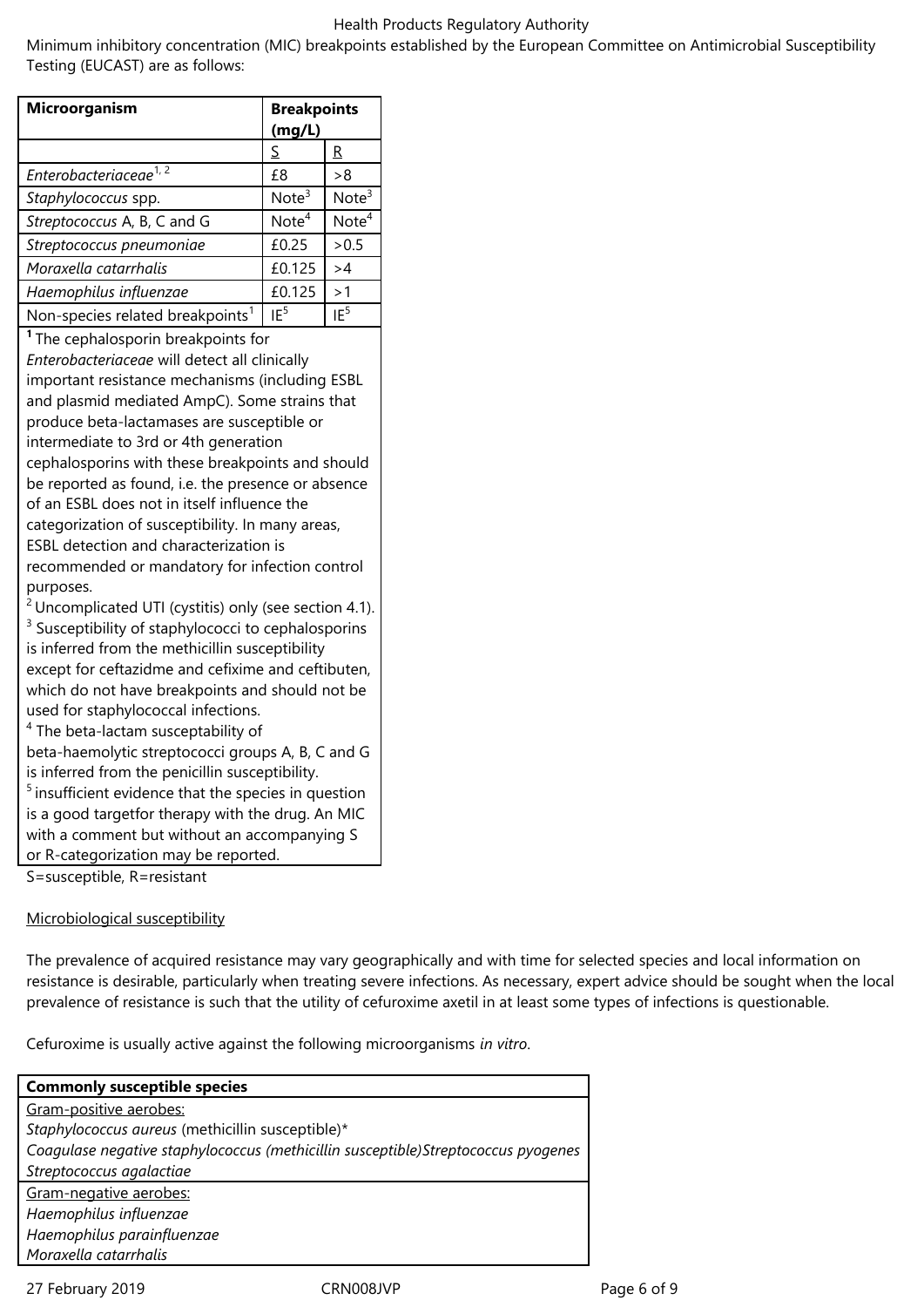| Microorganisms for which acquired resistance may be a problem<br>Gram-positive aerobes:<br>Streptococcus pneumoniae<br>Gram-negative aerobes:<br>Citrobacter freundii<br>Enterobacter aerogenes<br>Enterobacter cloacae<br>Escherichia coli<br>Klebsiella pneumoniae<br>Proteus mirabilis<br>Proteus spp.(other than P. vulgaris)<br>Providencia spp.<br>Gram-positive anaerobes:<br>Peptostreptococcus spp.<br>Propionibacterium spp.<br>Gram-negative anaerobes:<br>Fusobacterium spp.<br>Bacteroides spp.<br><b>Inherently resistant microorganisms</b><br>Gram-positive aerobes:<br>Enterococcus faecalis<br>Enterococcus faecium<br>Gram-negative aerobes:<br>Acinetobacter spp.<br>Campylobacter spp.<br>Morganella morganii<br>Proteus vulgaris<br>Pseudomonas aeruginosa<br>Serratia marcescens<br>Gram-negative anaerobes:<br><b>Bacteroides fragilis</b><br>Others: | Spirochaetes:        |  |  |
|-------------------------------------------------------------------------------------------------------------------------------------------------------------------------------------------------------------------------------------------------------------------------------------------------------------------------------------------------------------------------------------------------------------------------------------------------------------------------------------------------------------------------------------------------------------------------------------------------------------------------------------------------------------------------------------------------------------------------------------------------------------------------------------------------------------------------------------------------------------------------------|----------------------|--|--|
|                                                                                                                                                                                                                                                                                                                                                                                                                                                                                                                                                                                                                                                                                                                                                                                                                                                                               | Borrelia burgdorferi |  |  |
|                                                                                                                                                                                                                                                                                                                                                                                                                                                                                                                                                                                                                                                                                                                                                                                                                                                                               |                      |  |  |
|                                                                                                                                                                                                                                                                                                                                                                                                                                                                                                                                                                                                                                                                                                                                                                                                                                                                               |                      |  |  |
|                                                                                                                                                                                                                                                                                                                                                                                                                                                                                                                                                                                                                                                                                                                                                                                                                                                                               |                      |  |  |
|                                                                                                                                                                                                                                                                                                                                                                                                                                                                                                                                                                                                                                                                                                                                                                                                                                                                               |                      |  |  |
|                                                                                                                                                                                                                                                                                                                                                                                                                                                                                                                                                                                                                                                                                                                                                                                                                                                                               |                      |  |  |
|                                                                                                                                                                                                                                                                                                                                                                                                                                                                                                                                                                                                                                                                                                                                                                                                                                                                               |                      |  |  |
|                                                                                                                                                                                                                                                                                                                                                                                                                                                                                                                                                                                                                                                                                                                                                                                                                                                                               |                      |  |  |
|                                                                                                                                                                                                                                                                                                                                                                                                                                                                                                                                                                                                                                                                                                                                                                                                                                                                               |                      |  |  |
|                                                                                                                                                                                                                                                                                                                                                                                                                                                                                                                                                                                                                                                                                                                                                                                                                                                                               |                      |  |  |
|                                                                                                                                                                                                                                                                                                                                                                                                                                                                                                                                                                                                                                                                                                                                                                                                                                                                               |                      |  |  |
|                                                                                                                                                                                                                                                                                                                                                                                                                                                                                                                                                                                                                                                                                                                                                                                                                                                                               |                      |  |  |
|                                                                                                                                                                                                                                                                                                                                                                                                                                                                                                                                                                                                                                                                                                                                                                                                                                                                               |                      |  |  |
|                                                                                                                                                                                                                                                                                                                                                                                                                                                                                                                                                                                                                                                                                                                                                                                                                                                                               |                      |  |  |
|                                                                                                                                                                                                                                                                                                                                                                                                                                                                                                                                                                                                                                                                                                                                                                                                                                                                               |                      |  |  |
|                                                                                                                                                                                                                                                                                                                                                                                                                                                                                                                                                                                                                                                                                                                                                                                                                                                                               |                      |  |  |
|                                                                                                                                                                                                                                                                                                                                                                                                                                                                                                                                                                                                                                                                                                                                                                                                                                                                               |                      |  |  |
|                                                                                                                                                                                                                                                                                                                                                                                                                                                                                                                                                                                                                                                                                                                                                                                                                                                                               |                      |  |  |
|                                                                                                                                                                                                                                                                                                                                                                                                                                                                                                                                                                                                                                                                                                                                                                                                                                                                               |                      |  |  |
|                                                                                                                                                                                                                                                                                                                                                                                                                                                                                                                                                                                                                                                                                                                                                                                                                                                                               |                      |  |  |
|                                                                                                                                                                                                                                                                                                                                                                                                                                                                                                                                                                                                                                                                                                                                                                                                                                                                               |                      |  |  |
|                                                                                                                                                                                                                                                                                                                                                                                                                                                                                                                                                                                                                                                                                                                                                                                                                                                                               |                      |  |  |
|                                                                                                                                                                                                                                                                                                                                                                                                                                                                                                                                                                                                                                                                                                                                                                                                                                                                               |                      |  |  |
|                                                                                                                                                                                                                                                                                                                                                                                                                                                                                                                                                                                                                                                                                                                                                                                                                                                                               |                      |  |  |
|                                                                                                                                                                                                                                                                                                                                                                                                                                                                                                                                                                                                                                                                                                                                                                                                                                                                               |                      |  |  |
|                                                                                                                                                                                                                                                                                                                                                                                                                                                                                                                                                                                                                                                                                                                                                                                                                                                                               |                      |  |  |
|                                                                                                                                                                                                                                                                                                                                                                                                                                                                                                                                                                                                                                                                                                                                                                                                                                                                               |                      |  |  |
|                                                                                                                                                                                                                                                                                                                                                                                                                                                                                                                                                                                                                                                                                                                                                                                                                                                                               |                      |  |  |
|                                                                                                                                                                                                                                                                                                                                                                                                                                                                                                                                                                                                                                                                                                                                                                                                                                                                               |                      |  |  |
|                                                                                                                                                                                                                                                                                                                                                                                                                                                                                                                                                                                                                                                                                                                                                                                                                                                                               |                      |  |  |
|                                                                                                                                                                                                                                                                                                                                                                                                                                                                                                                                                                                                                                                                                                                                                                                                                                                                               |                      |  |  |
|                                                                                                                                                                                                                                                                                                                                                                                                                                                                                                                                                                                                                                                                                                                                                                                                                                                                               |                      |  |  |
|                                                                                                                                                                                                                                                                                                                                                                                                                                                                                                                                                                                                                                                                                                                                                                                                                                                                               |                      |  |  |
|                                                                                                                                                                                                                                                                                                                                                                                                                                                                                                                                                                                                                                                                                                                                                                                                                                                                               | Chlamydia spp.       |  |  |
| Mycoplasma spp.                                                                                                                                                                                                                                                                                                                                                                                                                                                                                                                                                                                                                                                                                                                                                                                                                                                               |                      |  |  |
| Legionella spp.                                                                                                                                                                                                                                                                                                                                                                                                                                                                                                                                                                                                                                                                                                                                                                                                                                                               |                      |  |  |

\* All methicillin-resistant *S. aureus* are resistant to cefuroxime.

## **5.2 Pharmacokinetic properties**

#### Absorption

After oral administration cefuroxime axetil is absorbed from the gastrointestinal tract and rapidly hydrolysed in the intestinal mucosa and blood to release cefuroxime into the circulation. Optimum absorption occurs when it is administered shortly after a meal.

Following administration of cefuroxime axetil tablets peak serum levels (2.1 mcg/ml for a 125 mg dose, 4.1 mcg/ml for a 250 mg dose, 7.0 mcg/ml for a 500 mg dose and 13.6 mcg/ml for a 1000 mg dose) occur approximately 2 to 3 hours after dosing when taken with food. The rate of absorption of cefuroxime from the suspension is reduced compared with the tablets, leading to later, lower peak serum levels and reduced systemic bioavailability (4 to 17% less). Cefuroxime axetil oral suspension was not bioequivalent to cefuroxime axetil tablets when tested in healthy adults and therefore is not substitutable on a milligram-per-milligram basis (see section 4.2).The pharmacokinetics of cefuroxime is linear over the oral dosage range of 125 to 1000 mg. No accumulation of cefuroxime occurred following repeat oral doses of 250 to 500 mg.

## **Distribution**

27 February 2019 **CRNOO8JVP** CRNOO8JVP Page 7 of 9 Protein binding has been stated as 33 to 50% depending on the methodology used. Following a single dose of cefuroxime axetil 500 mg tablet to 12 healthy volunteers, the apparent volume of distribution was 50 L (CV%=28%). Concentrations of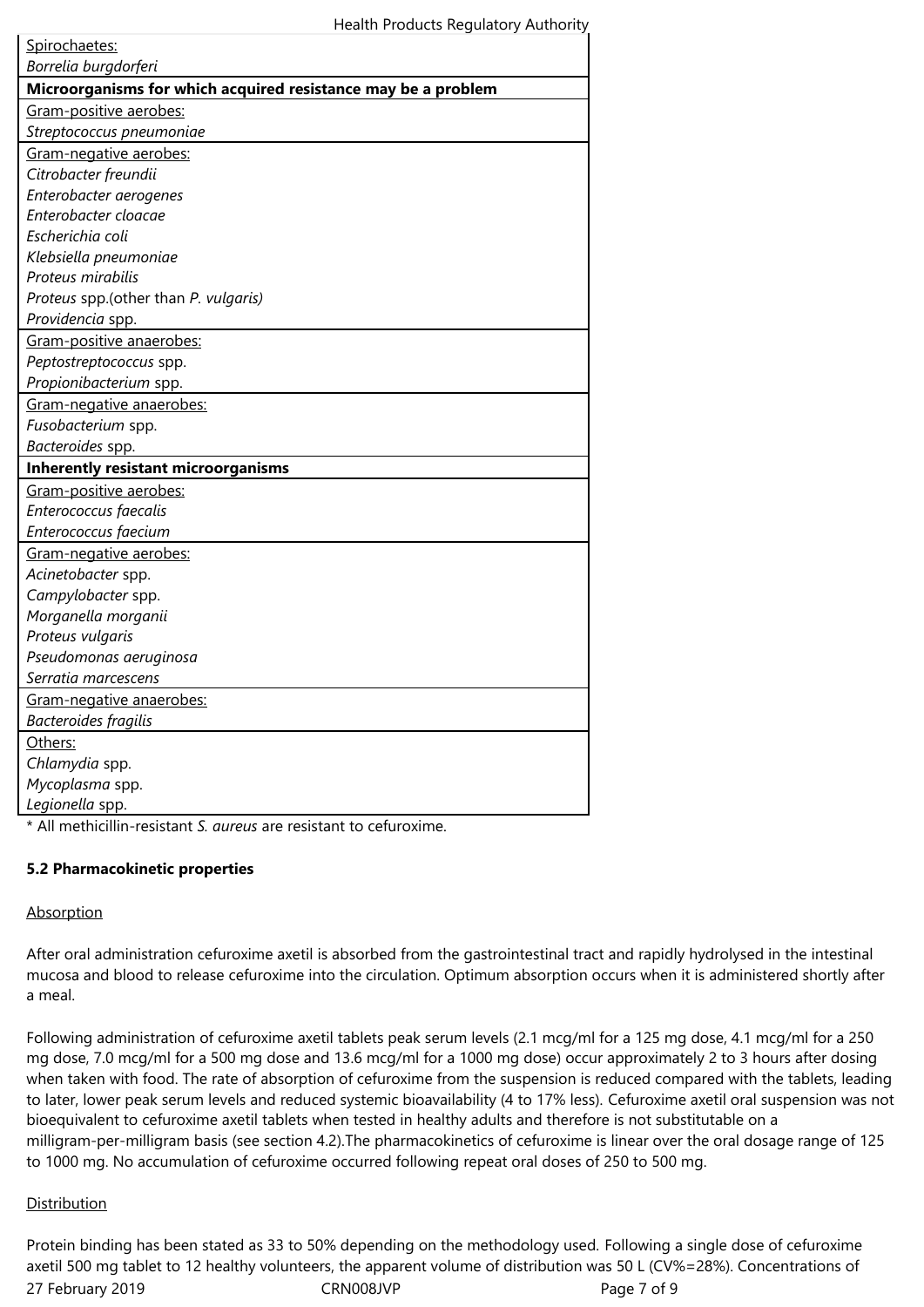cefuroxime in excess of the minimum inhibitory levels for common pathogens can be achieved in the tonsilla, sinus tissues, bronchial mucosa, bone, pleural fluid, joint fluid, synovial fluid, interstitial fluid, bile, sputum and aqueous humor. Cefuroxime passes the blood-brain barrier when the meninges are inflamed.

Biotransformation

Cefuroxime is not metabolised.

## **Elimination**

The serum half-life is between 1 and 1.5 hours. Cefuroxime is excreted by glomerular filtration and tubular secretion. The renal clearance is in the region of 125 to 148 ml/min/1.73 m<sup>2</sup>.

## *Special patient populations*

#### **Gender**

No differences in the pharmacokinetics of cefuroxime were observed between males and females.

## **Elderly**

No special precaution is necessary in the elderly patients with normal renal function at dosages up to the normal maximum of 1 g per day. Elderly patients are more likely to have decreased renal function; therefore, the dose should be adjusted in accordance with the renal function in the elderly (see section 4.2).

#### **Paediatrics**

In older infants (aged >3 months) and in children, the pharmacokinetics of cefuroxime are similar to that observed in adults.

There is no clinical trial data available on the use of cefuroxime axetil in children under the age of 3 months.

#### Renal impairment

The safety and efficacy of cefuroxime axetil in patients with renal failure have not been established. Cefuroxime is primarily excreted by the kidneys. Therefore, as with all such antibiotics, in patients with markedly impaired renal function (i.e. C1cr <30 ml/minute) it is recommended that the dosage of cefuroxime should be reduced to compensate for its slower excretion (see section 4.2). Cefuroxime is effectively removed by dialysis.

#### Hepatic impairment

There are no data available for patients with hepatic impairment. Since cefuroxime is primarily eliminated by the kidney, the presence of hepatic dysfunction is expected to have no effect on the pharmacokinetics of cefuroxime.

#### Pharmacokinetic/pharmacodynamic relationship

For cephalosporins, the most important pharmacokinetic-pharmacodynamic index correlating with *in vivo* efficacy has been shown to be the percentage of the dosing interval (%T) that the unbound concentration remains above the minimum inhibitory concentration (MIC) of cefuroxime for individual target species (i.e. %T>MIC).

## **5.3 Preclinical safety data**

Non-clinical data reveal no special hazard for humans based on studies of safety pharmacology, repeated dose toxicity, genotoxicity and toxicity to reproduction and development. No carcinogenicity studies have been performed; however, there is no evidence to suggest carcinogenic potential.

Gamma glutamyl transpeptidase activity in rat urine is inhibited by various cephalosporins, however the level of inhibition is less with cefuroxime. This may have significance in the interference in clinical laboratory tests in humans.

## **6 PHARMACEUTICAL PARTICULARS**

27 February 2019 CRN008JVP Page 8 of 9